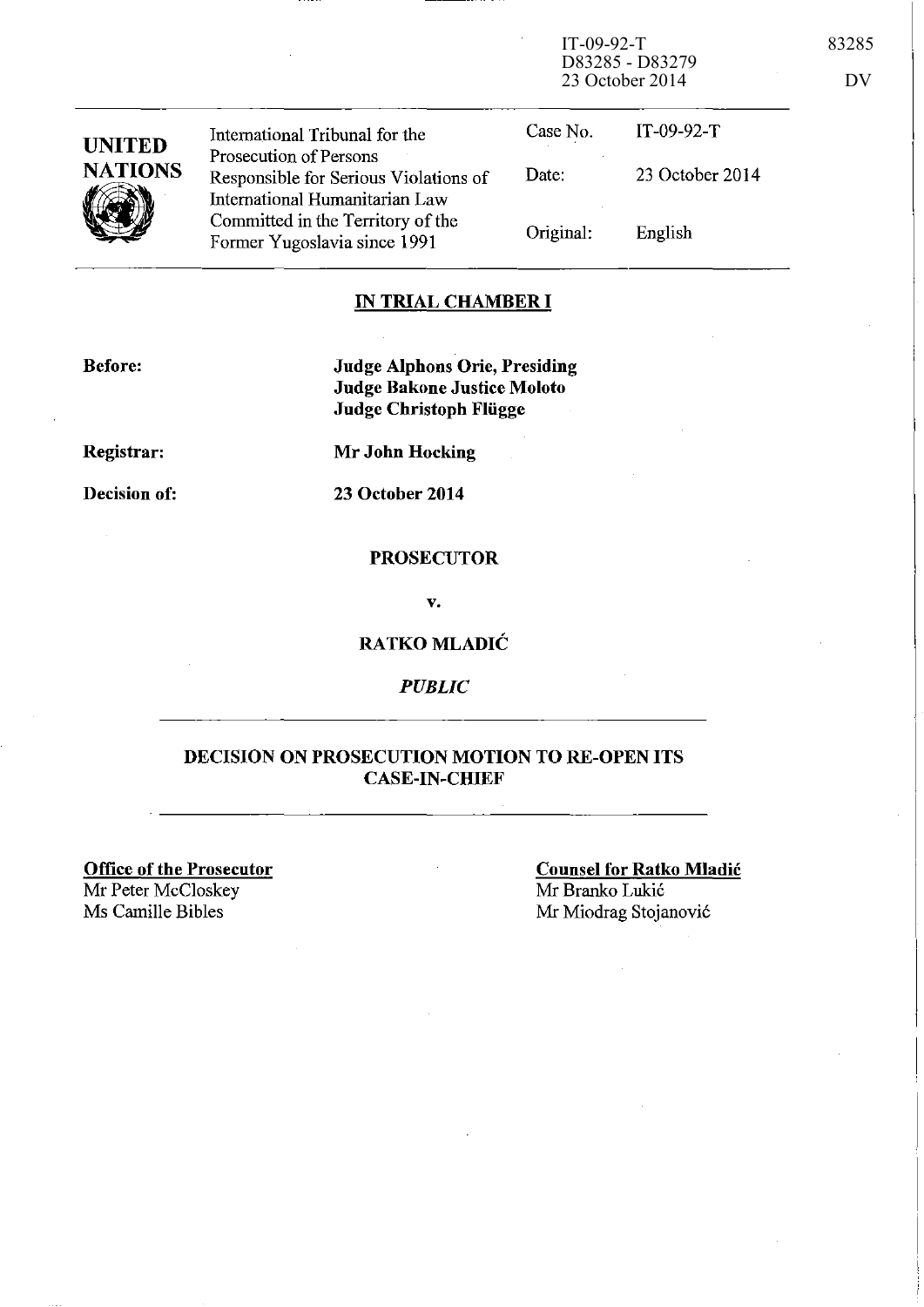# **I. PROCEDURAL HISTORY AND SUBMISSIONS OF THE PARTIES**

1. On 26 August 2014, the Prosecution requested a re-opening of its case-in-chief ("Motion").<sup>1</sup> The Prosecution seeks leave to re-open its case in order to present evidence in relation to the recently discovered Tomašica mass grave.<sup>2</sup> Specifically, the Prosecution intends to present the testimony of six expert witnesses (including the tendering of 17 documents) and seven fact witnesses (five of whom through Rule 92 *bis* of the Tribunal's Rules of Procedure and Evidence ("Rules")), as well as documentary evidence in the form of 43 documents ("Material").<sup>3</sup> The Prosecution requests nine hours for the presentation of the Material.<sup>4</sup> Lastly, the Prosecution seeks leave to exceed the word limit for motions. 5

2. The Prosecution submits that the Material could not have been identified and presented during the Prosecution's case.<sup>6</sup> The Prosecution submits that it learned of the Tomašica grave in September 2013 and that forensic analysis began right away, continuing until April 2014.<sup>7</sup> DNA identifications were provided to the Prosecution in May and June  $2014<sup>8</sup>$  Witness statements in relation to the new evidence were taken until July 2014.<sup>9</sup> The Prosecution submits that it was more appropriate to wait until all investigations and expert analyses had been completed before filing the Motion as opposed to seeking to introduce the Material as it became available.<sup>10</sup> Furthermore, the Prosecution submits that the Material is highly probative and directly relevant to the charges in the Indictment, namely the joint criminal enterprise to permanently remove non-Serbs from Bosnian Serb-claimed territory in Bosnia-Herzegovina in 1992 through the commission of crimes.<sup>11</sup> According to the Prosecution, the Material reveals the significant role the VRS played in the murder, burial, and re-burial of non-Serbs in Prijedor municipality.<sup>12</sup> The Prosecution submits that the number of bodies exhumed from the mass grave, as well as the size and organised nature of the burials, bear on the planned, systematic, and large-scale nature of killings in the municipality of

 $\frac{5}{6}$  Motion, para. 6.

 $\pmb{\downarrow}$ Prosecution Motion to Re-Open its Case-in-Chief, 26 Augnst 2014.

 $\frac{2}{3}$  Motion, paras 1, 4, 15, 38.

Motion, paras 4, 15-16, Annexes A-B. The Chamber understands that the Prosecution intends to tender these 60 documents in court through the witnesses and will seek to have them added to its Rule 65 *ter* exhibit list at that stage.

 $\frac{4}{5}$  Motion, paras 5, 36.

 $\frac{6}{7}$  Motion, para. 2.

 $\frac{7}{8}$  Motion, paras 3, 10, 13, 17.

Motion, para. 17.

 $^{9}$  Motion, para. 18.

 $\frac{10}{11}$  Motion, para. 19.

 $\frac{11}{12}$  Motion, para. 22.

*<sup>12</sup> Ibid.*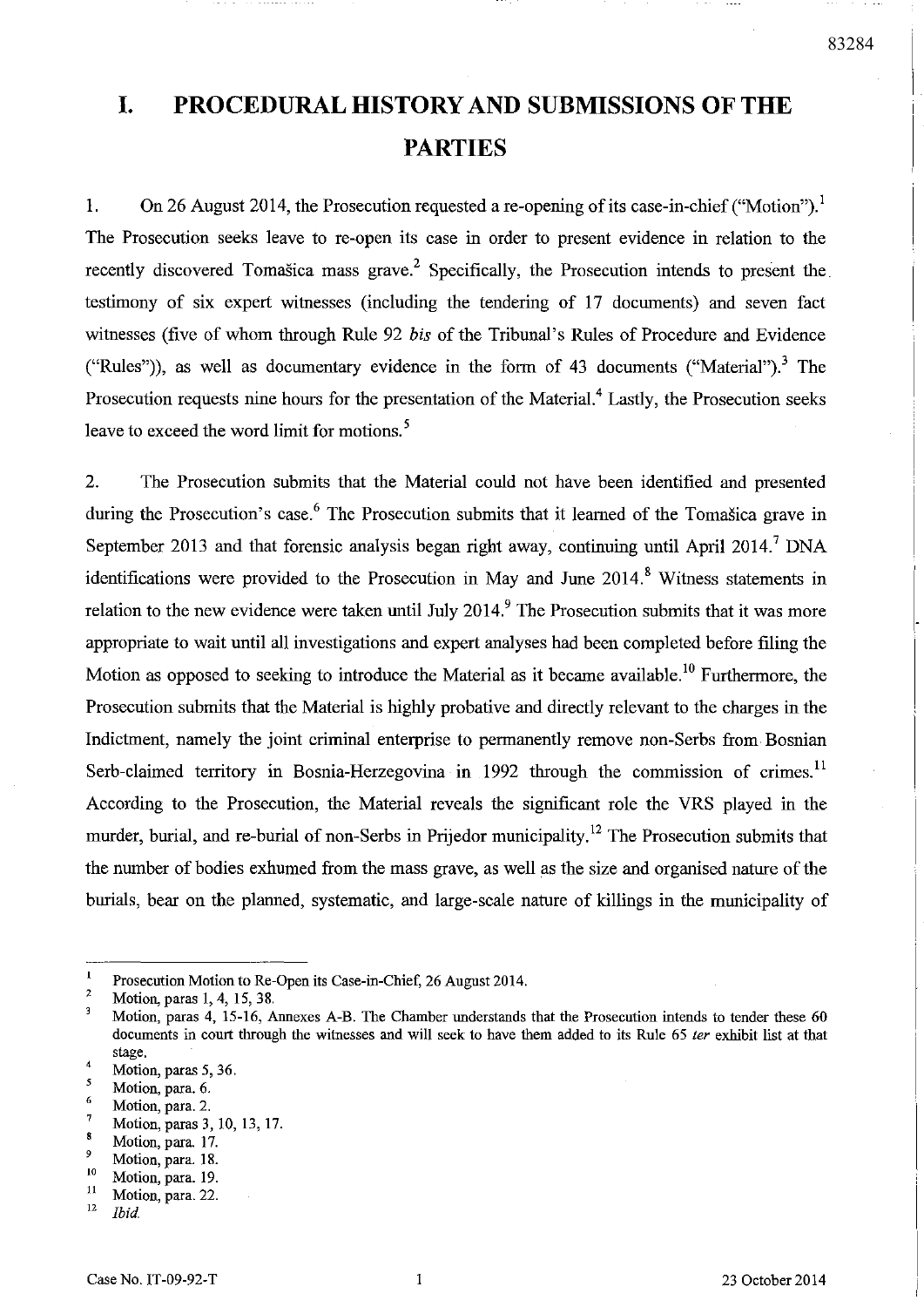83283

Prijedor.<sup>13</sup> Lastly, the Prosecution submits that the Defence is not unduly prejudiced by the proposed re-opening as the Defence has been on notice of the Prosecution's intention to tender evidence related to the newly discovered mass grave as of November 2013 and the Motion was filed early in the Defence case.<sup>14</sup>

3. The Defence responded on 9 September 2014 ("Response").<sup>15</sup> The Defence submits that the Prosecution did not present the Material as early as possible.<sup>16</sup> Further, the Defence states that reopening the Prosecution's case would cause a significant delay in the trial.<sup>17</sup> The Defence announces its intention to request an adjournment of at least two months to prepare for the presentation of the Material.<sup>18</sup> The Defence further submits that a re-opening would cause it prejudice as the Defence case has already started.<sup>19</sup> The Defence acknowledges the general importance and probative value of the Material but considers it to be merely additional to other Prosecution evidence already presented, making it not crucial to the Prosecution's case against the Accused.<sup>20</sup> Lastly, the Defence submits that the Chamber should consider the *Karadžić* Trial Chamber's denial of a similar motion to re-open the Prosecution's case when deciding on the Motion.<sup>21</sup>

4. On 16 September 2014, the Prosecution requested leave to reply to the Response, attaching its reply ("Reply").<sup>22</sup> In its Reply, the Prosecution argues that it filed the Motion 'as early as possible', namely only a few days after the last expert report was received.<sup>23</sup> The Prosecution further states that the Defence's submissions regarding a significant delay in the trial as a result of

**16 Response, paras 2, 18.** 

 $\frac{13}{14}$  *Ibid*.

**<sup>14</sup> Motion, para. 33.** 

<sup>&</sup>lt;sup>15</sup> Response to Prosecution Motion to Re-Open its Case-in-Chief, 9 September 2014.

**<sup>17</sup> Response, paras 4-8, 17. The Chamber notes some inaccuracies in the Defence's submissions in this respect: First,**  the Defence (as well as the Prosecution in its Reply, para. 5) speaks of 'rejoinder evidence' when addressing evidence which would challenge the Material (Response, paras 5, 7), whereas such evidence would be part of the Defence case considering that the Material would be evidence of the Prosecution's case-in-chief and not rebuttal evidence. Second, the Defence suggests that it had previously requested six months for the preparation of its case, starting from the date the Prosecution rested its case (Response, para. 6), whereas the Defence submissions on this point at T. 20030 were abundantly clear that the six-month request was to be counted as of the conclusion of the testimony of the last Prosecution witness, which occurred ahnost two-and-a-half months earlier than the **Prosecution's notification that it rests its case.** 

**<sup>18</sup> Response, paras 7, 17.** 

<sup>&</sup>lt;sup>19</sup> Response, paras 10, 12, 17.<br><sup>20</sup> Prancisco paras 12, 15, 17.

 $\frac{20}{21}$  Response, paras 13, 15, 17.

 $\frac{21}{22}$  Response, para. 18.

<sup>22</sup> Prosecution Request for Leave to Reply to Defence Response to Prosecution Motion to Re-Open its Case-in-Chief, 16 September 2014.

 $23$  Reply, paras 3-4.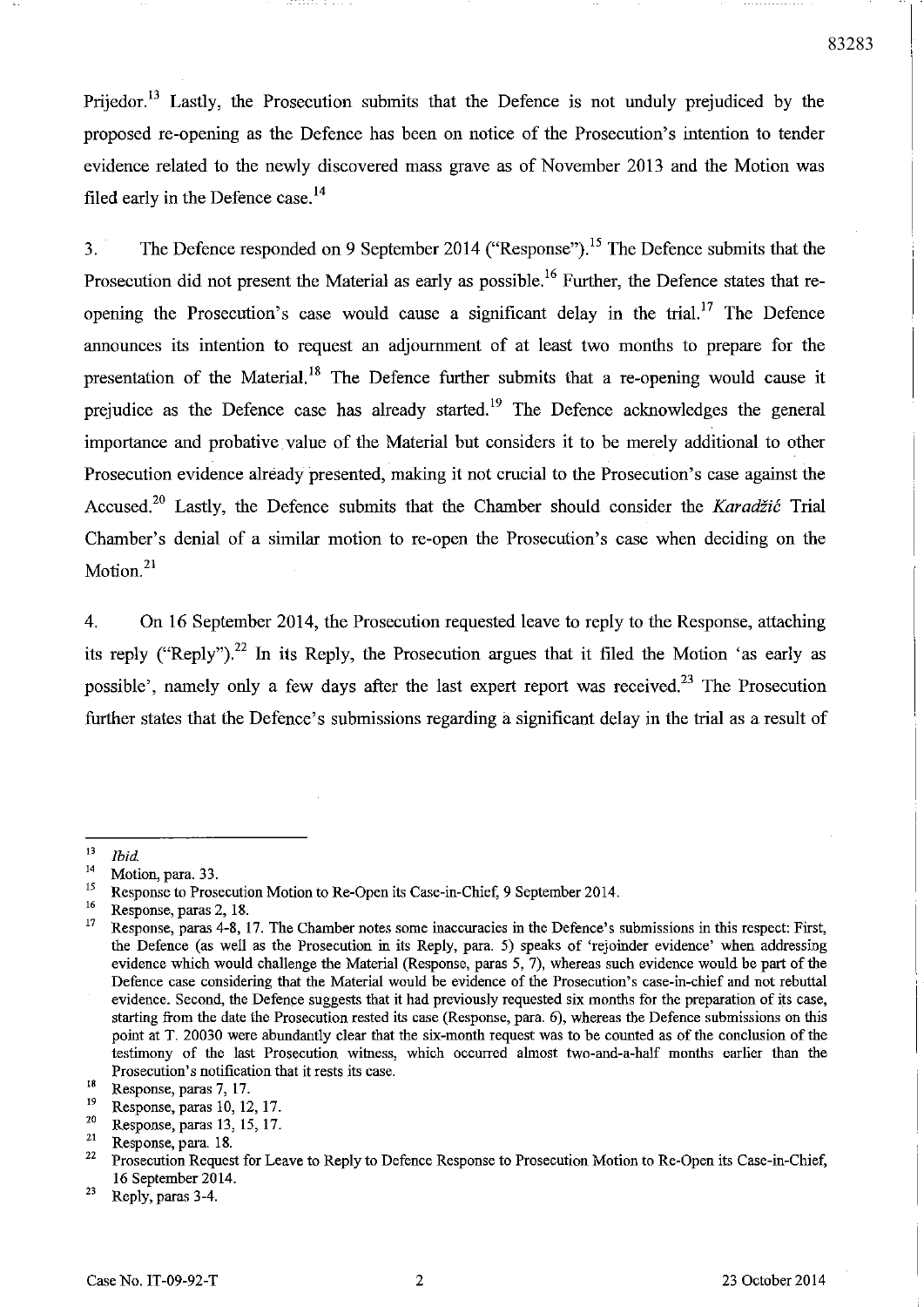the proposed re-opening are speculative and unsubstantiated.<sup>24</sup> Lastly, the Prosecution submits that the Defence minimises and misstates the relevance and probative value of the Material.<sup>25</sup>

# **II. APPLICABLE LAW**

5. Rule 85 (A) of the Rules states:

Each party is entitled to call witnesses and present evidence. Unless otherwise directed by the Trial Chamber in the interests of justice, evidence at the trial shall be presented in the following sequence:

- **i. evidence for the prosecution;**
- **ii. evidence for the defence;**
- **iii. prosecution evidence in rebuttal;**
- **iv. defence evidence in rejoinder;**
- v. evidence ordered by the Trial Chamber pursuant to Rule 98; and
- vi. any relevant infonnation that may assist the Trial Chamber in determining an appropriate sentence ifthe accused is found guilty on one or more of the charges in the indictment.

6. **In** considering an application for reopening a case, the Chamber will first determine whether the evidence could, with reasonable diligence, have been identified and presented during the casein-chief of the party making the application.<sup>26</sup> If not, the Chamber has the discretion to admit this 'fresh evidence', and will consider whether its probative value is substantially outweighed by the need to ensure a fair trial.<sup>27</sup>**In** making this determination, chambers have considered the stage of the trial at which the evidence is sought to be adduced and any potential delay that would be caused to the trial.<sup>28</sup>

7. Rule 54 of the Rules provides that at the request of either party or *proprio motu*, a Judge or a Trial Chamber may issue such orders, summonses, subpoenas, warrants and transfer orders as may be necessary for the purposes of an investigation or for the preparation or conduct of the trial.

 $\frac{24}{25}$  Reply, paras 5-6.

<sup>&</sup>lt;sup>25</sup> Reply, paras 8-9.

*<sup>26</sup> Prosecutor* v. *Radovan Karadiic,* Case No. IT-95-5/18-T, Decision on Prosecution Motion to Re-Open its Case and Prosecution Motion for Protective Measures for Witness KDZ614, 20 March 2014, para. 11; *Prosecutor* v. *Momčilo Perišić*, Case No. IT-04-81-T, Decision on Motion to Reopen the Prosecution Case and Tender Docmnents Through the Bar Table, 4 November 2010, para. 5; *Prosecutor* v. *Ante Gotovina et al.,* Case No. IT-06- 90-AR73.6, Decision on Ivan Cermak and Mladen Markac Interlocutory Appeals Against Trial Chamber's Decision to Reopen the Prosecution Case, I July 2010, paras 23-24; *Prosecutor* v. *Vujadin Popovic et al.,* Case No. IT-05-88-T, Decision on Motion to Reopen the Prosecution Case, 9 May 2008, paras 23-25; *Prosecutor* v. *Zejnil Delalic et aI.,* Case No. IT-96-21-A, Judgement, 20 February 2001, para. 283, with reference to Rule 89 (D) of the Rules.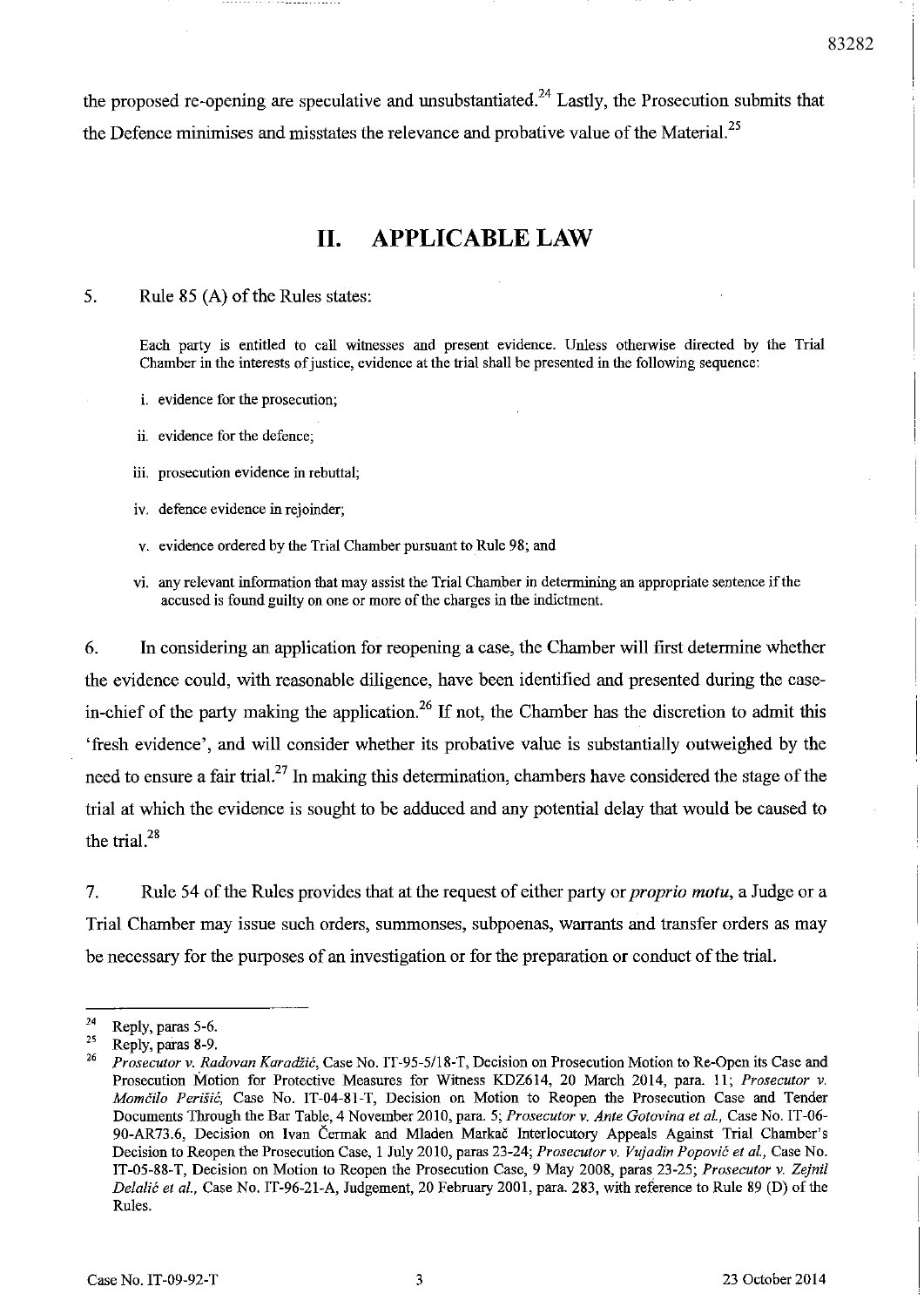## **III. DISCUSSION**

8. At the outset, the Chamber is satisfied that the matter of re-opening the Prosecution's case requires detailed briefings by the parties. As such, the Chamber will grant the Prosecution's requests to exceed the word limit in the Motion and to reply to the Response.

9. The Chamber is satisfied that while the Tomasica mass grave was discovered in September 2013, at a time when the Prosecution's case-in-chief was ongoing, the necessary analysis of the grave, as well as the compiling of witness statements and expert reports continued up until August 2014. As such, the Prosecution was unable to present the Material as part of its case-in-chief. The Chamber also considers that the Material is so connected to each other that it would have been inefficient to tender individual parts of the Material as they became available. Under these circumstances, the Chamber finds that the Material is 'fresh evidence'.

10. While the Defence submits that the Material is not crucial to the Prosecution's case against the Accused, it acknowledges its general importance and probative value. The Chamber understands this to mean that the parties do not dispute the relevance and probative value of the Material, but merely disagree about the degree of the Material's importance. In any event, the Chamber considers the Material to be relevant to the charges in the municipalities' component of the case and of probative value. Specifically, the Chamber notes the Prosecution's submissions that the Material clarifies the organised and large-scale nature of killings in Prijedor, and the VRS's role therein. The Chamber has considered the Defence submissions about a delay in the trial and the stage of the proceedings. The Chamber has heard around 60 Defence witnesses, out of a total of over 300. Most of these witnesses testified in relation to the Sarajevo component of the case and no specific Defence evidence has been presented in relation to Prijedor. Considering this, the Chamber still considers that the Motion was filed early during the Defence case. The Defence will have ample opportunity to present any evidence in response to the Material as part of its case.<sup>29</sup> As for the Defence's submissions about a delay in the trial to be caused by the re-opening, the Chamber acknowledges that the re-opening would prolong the trial. However, considering the Material, the Chamber is satisfied that the suggested re-opening at this stage of the proceedings would not unduly prolong the trial. Therefore, the Chamber finds that the probative value of the Material is not outweighed by the need to ensure a fair trial.

*<sup>27</sup> Ibid* 

*<sup>28</sup> Ibid* 

<sup>&</sup>lt;sup>29</sup> This would still be the case if the re-opening were to be scheduled for some time in the first half of 2015.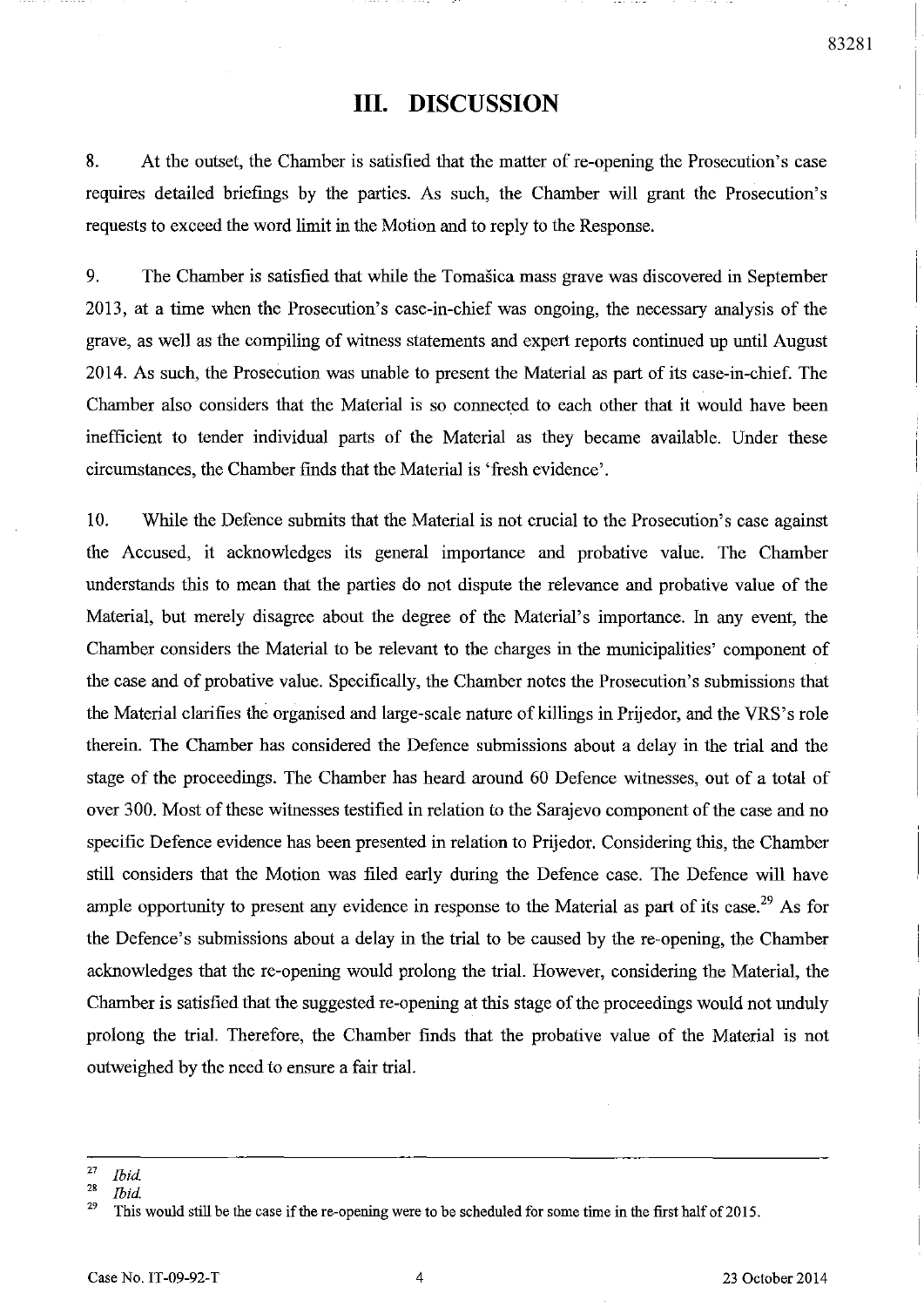------------------ ----

11. In relation to the Defence's reference to the ruling of the *Karadiic* Trial Chamber, which denied a Prosecution motion to re-open its case to present evidence on the Tomašica mass grave, the Chamber clarifies that it has reviewed the decision in question, as well as other decisions on motions for re-opening, in its continuous effort to acquaint itself with the interpretation of the law by other chambers. Circumstances which chambers have to weigh when applying the law are usually different, each case being unique. Having analysed the referenced decision of the *Karadiic*  Trial Chamber, the Chamber found no exception to this general rule. The disposition of that decision was therefore of no guidance to the Chamber in deciding the Motion.

### **IV. DISPOSITION**

12. For the foregoing reasons, pursuant to Rules 54, 73 *bis,* 85, and 126 *bis,* the Chamber hereby

**GRANTS** the Prosecution leave to file a reply to the Response;

**GRANTS** the Prosecution's request to exceed the word limit in the Motion;

**GRANTS** the Motion;

**DECIDES** to hear the presentation of the Material *en bloc* at a time to be determined at a later stage;

**INSTRUCTS** the Prosecution to file its Rule 92 *ter* motions without delay;

**INSTRUCTS** the Prosecution to file its Rule 92 *bis* motions within two weeks of the filing of this decision;

**INFORMS** the parties that it will issue a decision on the exact timing of the re-opening, including how much time will be available to the Prosecution, once any Rule 92 *bis* and Rule 94 *bis*  applications have been decided upon; and